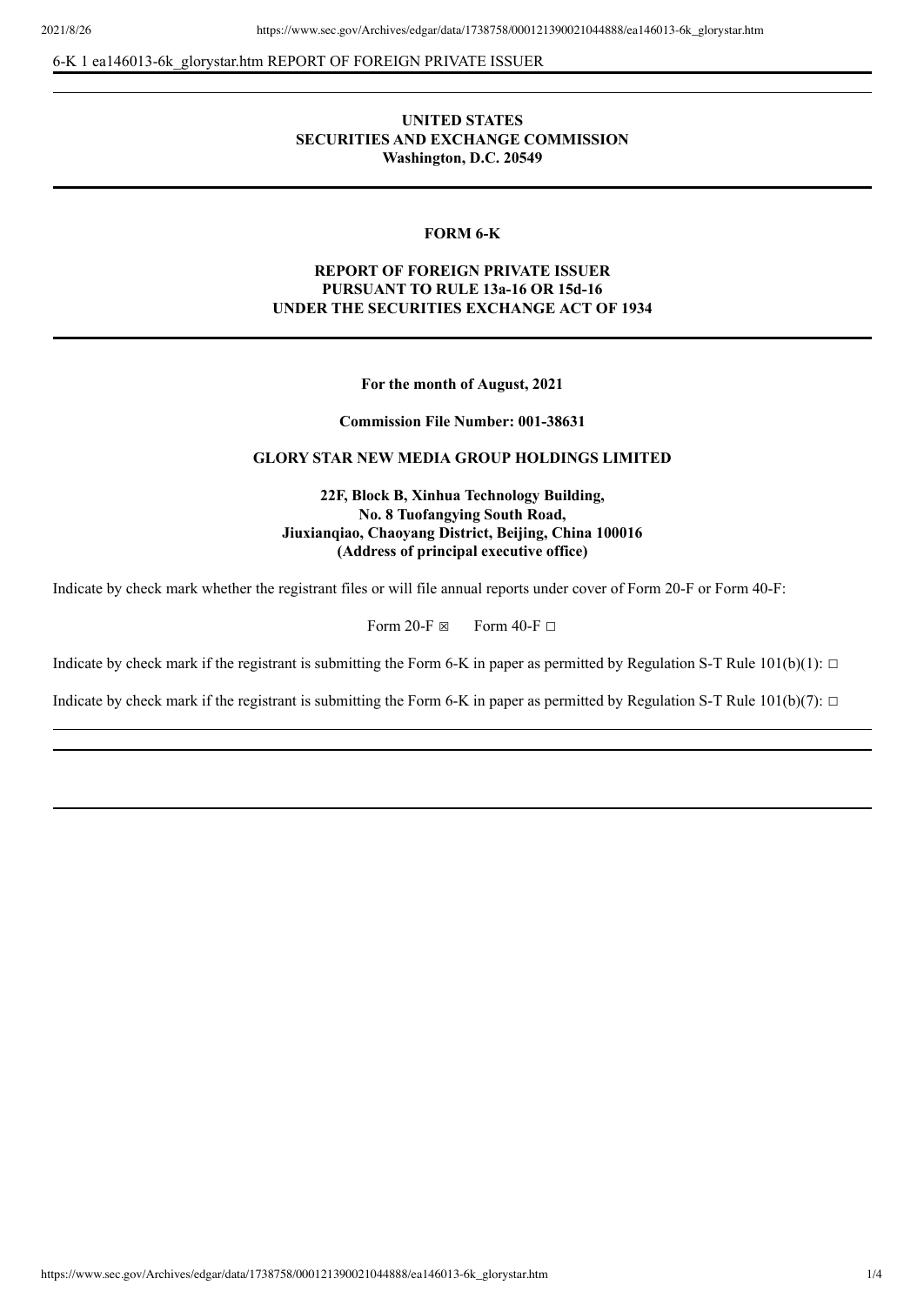#### **Incorporation by Reference**

The information set forth in this Report on Form 6-K, including the exhibits hereto are hereby incorporated by reference into the registration statement on [Form](https://www.sec.gov/Archives/edgar/data/1738758/000121390020025033/ea126257-f3_glorystar.htm) F-3 (File No. 333-248554), filed by Glory Star New Media Group Ltd. (the "**Company**") with the U.S. Securities and Exchange Commission ("SEC") on September 2, 2020 and declared effective on September 14, 2020, including any prospectuses forming a part of such registration statement, each as filed with the Securities and Exchange Commission, to the extent not superseded by documents or reports subsequently filed.

### **Entry into a Material Definitive Agreement**

On August 25, 2021, the Company entered into a subscription Agreement ("Subscription Agreement") with one institutional investor pursuant to which the Company agreed to sell up to a total of 2,857,142 ordinary shares ("Ordinary Shares") and warrants to purchase up to 2,857,142 Ordinary Shares for total gross proceeds of up to approximately \$10,000,000. Each Ordinary Share sold in the offering will be accompanied by a warrant ("Warrant") exercisable to purchase one Ordinary Share at an exercise price of \$4.40 per share. Each Ordinary Share and accompanying Warrant are being sold at a fixed combined purchase price of \$3.50. Each Warrant will be exercisable immediately, and will expire on the first anniversary of the date of issuance. The purchase of the Ordinary Shares and Warrants will occur in tranches at the election of the investor, provided, however, that a minimum of \$1,000,000 in Ordinary Shares and Warrants must be purchase for each tranche. The investor must purchase all \$10,000,000 in Ordinary Shares and Warrants by September 30, 2021. The investor has elected to purchase \$2,000,000 in Ordinary Shares and Warrants for the first tranche representing 571,428 Ordinary Shares and Warrants to purchase 571,428 Ordinary Shares. The offer and sale of the Ordinary Shares and Warrants pursuant to the Subscription Agreement are referred to herein as the "Offering."

The first tranche of the Offering is expected to close on or about August 30, 2021, subject to the satisfaction of customary closing conditions. The net proceeds to the Company after deducting estimated offering expenses of \$67,000 are expected to be approximately \$1,933,000. The Offering is being made pursuant to the Company's existing shelf registration statement on Form F-3 (File No. 333-248554), which was filed with the SEC on September 2, 2020, and declared effective by the on September 14, 2020. In connection with the first tranche of the Offering, on August 26, 2021, the Company filed a prospectus supplement for the offer and the sale of \$2,000,000 of the Ordinary Shares and Warrants. The Company will file a Form 6-K and prospectus supplement each time the investor makes an additional tranche purchase.

The representations, warranties and covenants contained in the Subscription Agreement were made solely for the benefit of the parties to the Subscription Agreement. In addition, such representations, warranties and covenants (i) are intended as a way of allocating the risk between the parties to the Subscription Agreement and not as statements of fact, and (ii) may apply standards of materiality in a way that is different from what may be viewed as material by shareholders of, or other investors in, the Company. Accordingly, the form of Subscription Agreement is filed with this report only to provide shareholders with information regarding the terms of transaction, and not to provide shareholders with any other factual information regarding the Company. Shareholders should not rely on the representations, warranties and covenants or any descriptions thereof as characterizations of the actual state of facts or condition of the Company. Moreover, information concerning the subject matter of the representations and warranties may change after the date of the Subscription Agreement, which subsequent information may or may not be fully reflected in public disclosures.

The foregoing descriptions of the Subscription Agreement, and the Ordinary Shares and Warrants do not purport to be complete and are qualified in its entirety by reference to the full text of the form of Subscription Agreement and form of Warrant which are filed as Exhibits 10.1 and 10.2 to this Report on Form 6-K and is incorporated by reference herein.

A copy of the legal opinion of Maples and Calder relating to the Ordinary Shares, the Warrant and Warrant Shares to be issued and sold in this Offering is attached as Exhibit 5.1 hereto.

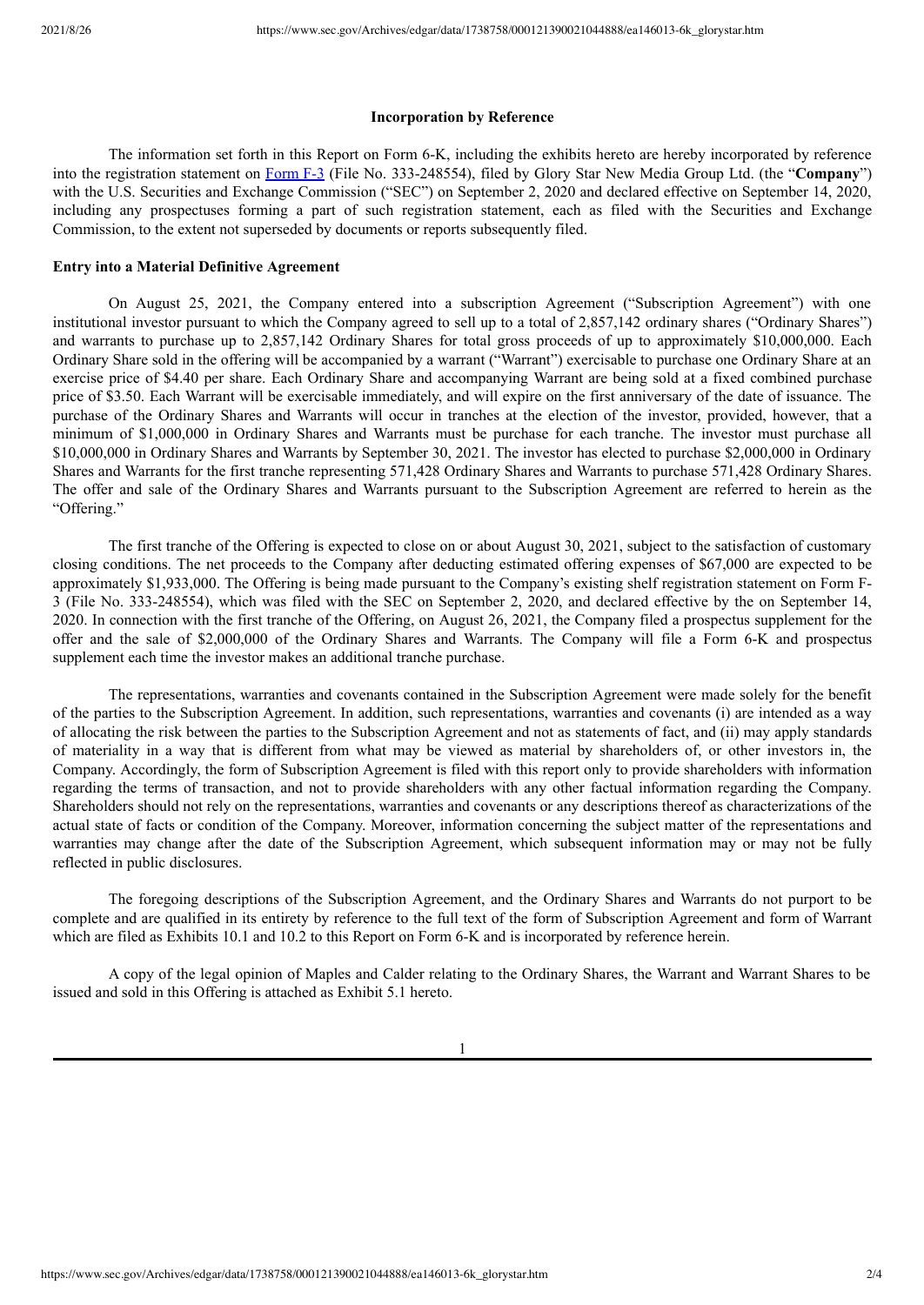### **Forward-Looking Statements**

The statements in this Report on form 6-K related to the completion, timing and size of the Offering are "forward-looking" statements. These forward-looking statements are based upon the Company's current expectations. Forward-looking statements involve risks and uncertainties. The Company's actual results and the timing of events could differ materially from those anticipated in such forward-looking statements as a result of these risks and uncertainties, which include, without limitation, risks related to market conditions and the satisfaction of customary closing conditions related to the Offering. There can be no assurance that the Company will be able to complete the Offering on the anticipated terms, or at all.

### **Exhibit Index**

| Exhibit | <b>Exhibit Description</b>                                                                                  |
|---------|-------------------------------------------------------------------------------------------------------------|
| 4.1     | Form of Warrant                                                                                             |
| 5.1     | Opinion of Maples and Calder (Cayman) LLP                                                                   |
| 10.1    | Form of Subscription Agreement                                                                              |
| 23.1    | <u>Consent of Maples and Calder (Cayman) LLP (included in Exhibit 5.1)</u>                                  |
| 99.1    | Press Release - Glory Star New Media Group Holdings Limited Announces Subscription Agreement to purchase of |
|         | up to \$10,000,000 in Ordinary Shares and Warrants at a fixed combined purchase price of \$3.50.            |
|         |                                                                                                             |